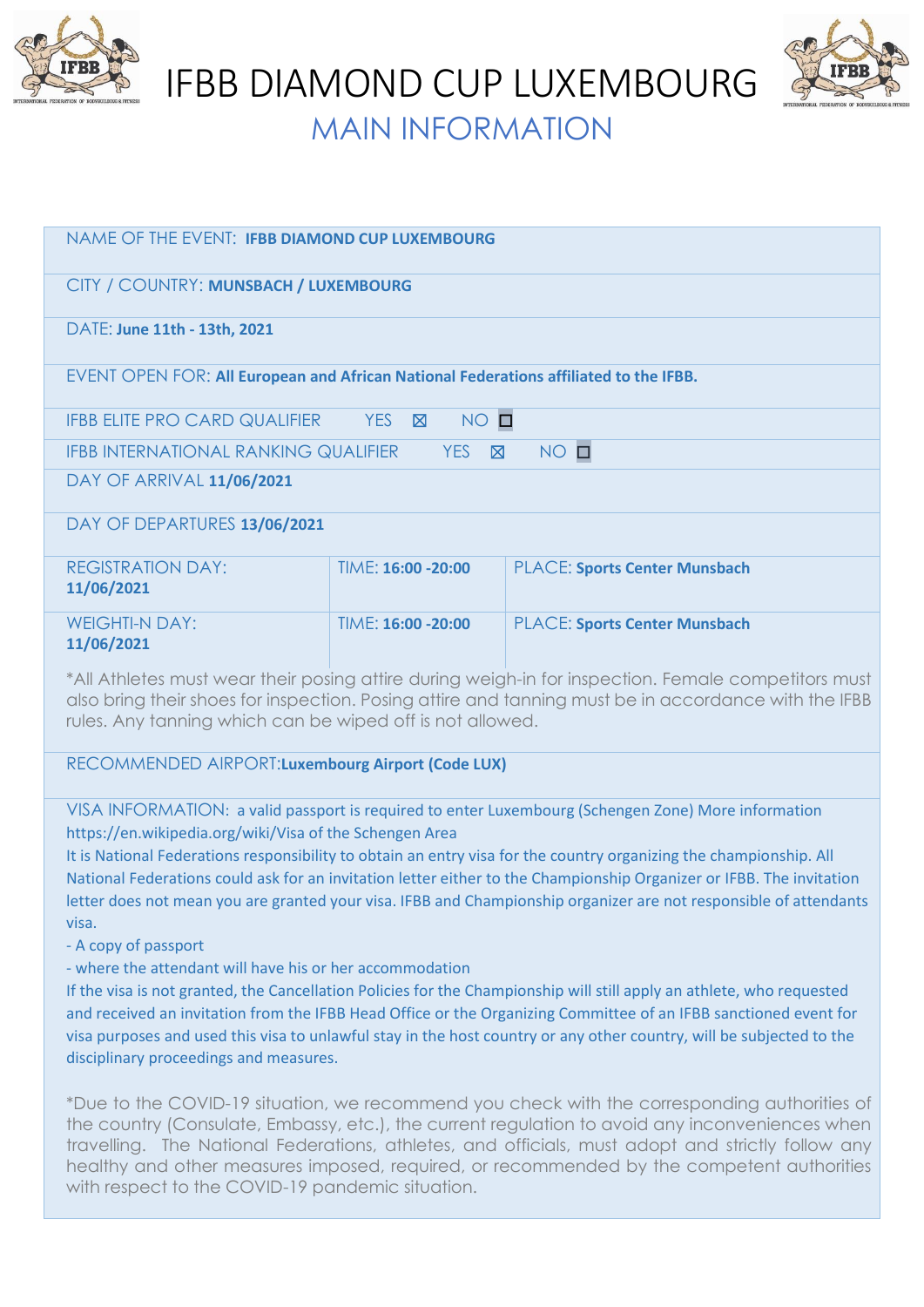\*An Official Letter of Invitation will be made available if required. An athlete, included in an official National Federation team, who request and receive an invitation from the IFBB Head Office or the Organizing Committee of an IFBB sanctioned EVENT for visa purposes, and uses that visa to unlawfully stay in the host country or any other country, will be subjected to the disciplinary proceedings and measures. The relevant National Federation is responsible to carefully control the proper, legal use of the visa by his/her athlete and it will be subjected to a fine and/or a suspension, in case of any misuse and/or unlawful utilization of the same visa.

## VENUE: **Sport Center Munsbach**

#### HOTEL INFORMATION

RECOMMENDED HOTEL: **4\* LEGERE HOTEL MUNSBACH, 11, Rue, Gabriel Lippmann L5365 Munsbach (1,5km)** OTHER HOTELS: **IBIS IBISBUDGET NH MANDARINA**

## REGISTRATION FEE:

Each athlete must pay the IFBB registration fee of **200 € (EUROS)** each.

Registration fee for athletes to enter this competition must be paid in advance by credit/debit card or PayPal at [http://www.ifbb.com/competition-registration.](http://www.ifbb.com/competition-registration) Please add your name during online payment and bring a copy of your payment confirmation to the registration. Payments at arrival shall have an extra charge of 50**€ (EUROS)** .

# CROSSOVERS: **100 € (EUROS)**

## DEADLINE FOR ONLINE PAYMENT: **07/06/2021**

\*Participating athletes must be recommended by their National Federation by sending the Final Entry Form with their names directly to the Organizing Committee, to the IFBB Technical Committee and IFBB Head Office in Madrid.

The final decision to allow an athlete to compete in this EVENT rests with the IFBB.

\*It is also the FULL OBLIGATION AND RESPONSIBILITY of a National Federation to MONITOR ALL THE ATHLETES affiliated to this National Federation who are fulfilling a period of ineligibility due to Anti-Doping Rule Violation or any Disciplinary case, to make sure these athletes WILL NOT REGISTER/COMPETE/OR PARTICIPATE IN ANY CAPACITY in any EVENT either at National or International level, Official or Invitational.

\*All athletes will have to present their Passports and IFBB International Cards at the Registration. Any athlete who has not yet purchased or renewed his/her IFBB International Card will have to buy one at registration. IFBB Cards are **35 € (EUROS)** and are mandatory.

\* All **posing music** must be on an **audio CD only.** The posing music must also be at the start of the CD. Each competitor must affix his/her name on the CD for easy identification. The use of profane, vulgar & offensive language is strictly prohibited in the posing music.

#### CATEGORIES:

**MEN BODYBUIDING Up to & including 75 kg Up to & including 80 kg Up to & including 90 kg Up to & including 100 kg Over 100 kg MASTER MEN BODYBUILDING 40+ YRS - OPEN MEN CLASSIC BODYBUIDING\* Up to & including 175 cm Over 175 cm**

## **WOMEN'S BIKINI Up to & including 160 cm Up to & including 164 cm Up to & including 169 cm Up to & including 172 cm Over 172 cm JUNIOR WOMEN'S BIKINI 16-23 YRS - OPEN MASTER WOMEN'S BIKINI 35+ YRS - OPEN**

**WOMEN'S WELLNESS - OPEN**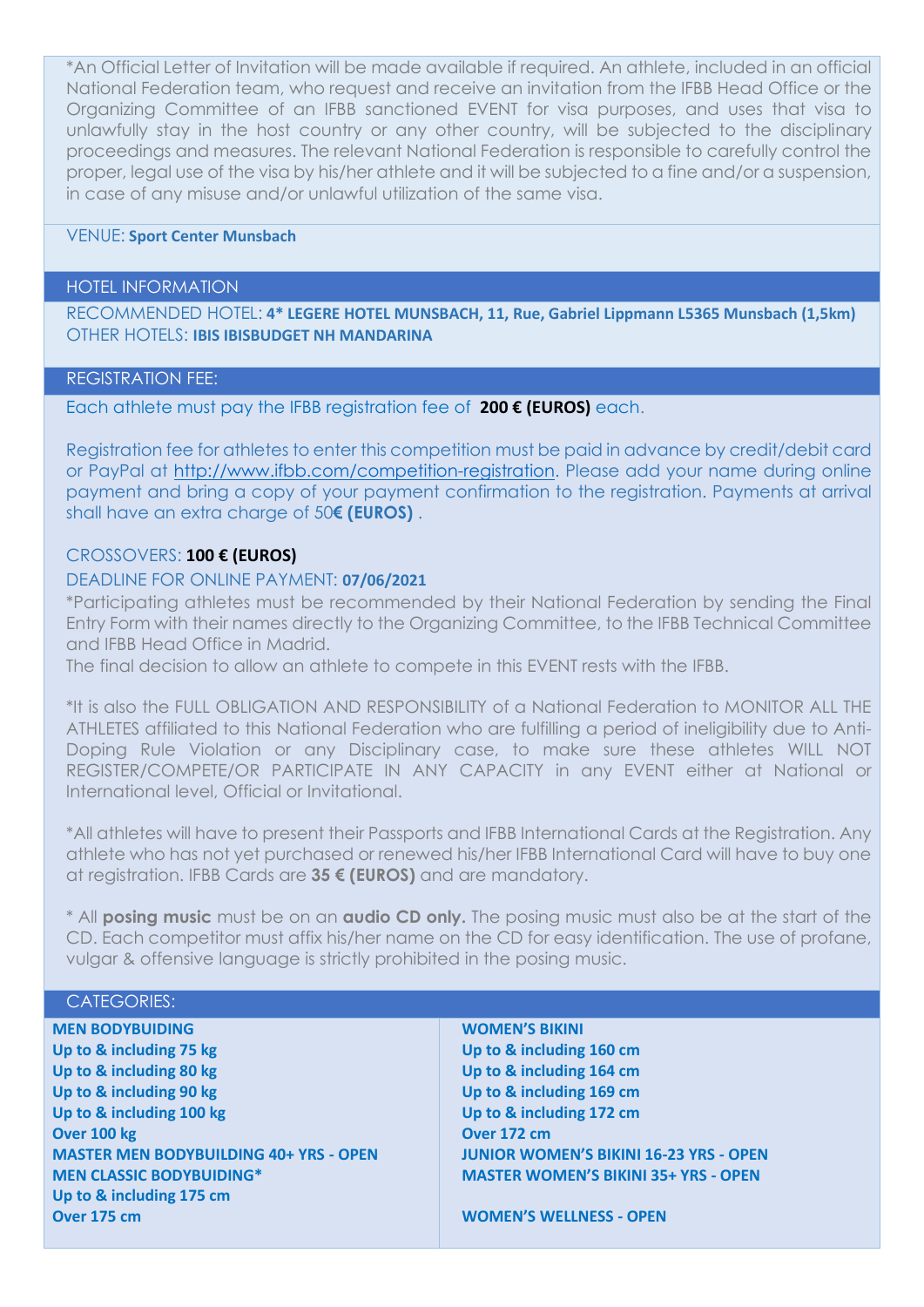#### **MEN CLASSIC PHYSIQUE\* - OPEN**

**MEN'S PHYSIQUE Up to & including 173 cm Up to & including 179 cm Up to & including 182 cm Over 182 cm JUNIOR MEN'S PHYSIQUE 16-23 YRS - OPEN MASTER MEN'S PHYSIQUE 40+ YRS - OPEN**

### **WOMEN'S BODYFITNESS Up to & including 163 cm Over 163 cm MASTER WOMEN'S BODYFITNESS 35+ YRS - OPEN**

**WOMEN'S PHYSIQUE - OPEN**

**\*- Categories with weight / height limits**

**MUSCULAR MEN'S PHYSIQUE - OPEN**

### AWARDS:

Top three athletes in each category will be awarded with medals. Top six athletes in each category will be awarded with a Certificate of Excellence and trophies. Overall winner will have a trophy.

## IFBB ELITE PRO CARDS:

DISTRIBUTION **19** Men's Bodybuilding Overall – top 3 Masters Men Bodybuilding – the winner Men's Physique Overall – top 3 Muscular Men's Physique – the winner Women's Bikini Overall – top 3 Masters Women's Bikini – the winner Women's Wellness – the winner Women's Physique - the winner Women's Bodyfitness Overall – top 2 Masters Women's Bodyfitness – the winner Men's Classic Bodybuilding – the winner Men's Classic Physique – the winner

\*REGISTRATION DEADLINE

PRELIMINARY ENTRY FORM: **NO**  FINAL ENTRY FORM:**04/06/2021**

## CAMERA/VIDEO TAPE EQUIPMENT

Cameras and/or video tape equipment shall be strictly prohibited in the backstage and/or dressing room areas except when used by the IFBB authorized media person and, in any EVENT, these devices shall be strictly prohibited in the dressing room area.

## GREEN CARDS

Green cards are used to limit access to the weigh-in and backstage area during the prejudging & finals. They will be distributed at the judges/team managers meetings as follows:

- Five (5) or more athletes two (2) green cards.
- Less than (5) athletes one (1) green card.

EXTRA GREEN CARDS: **YES** ☒ **NO** ☐ **N/A** ☐ PRICE: **30 € (EUROS)** each.